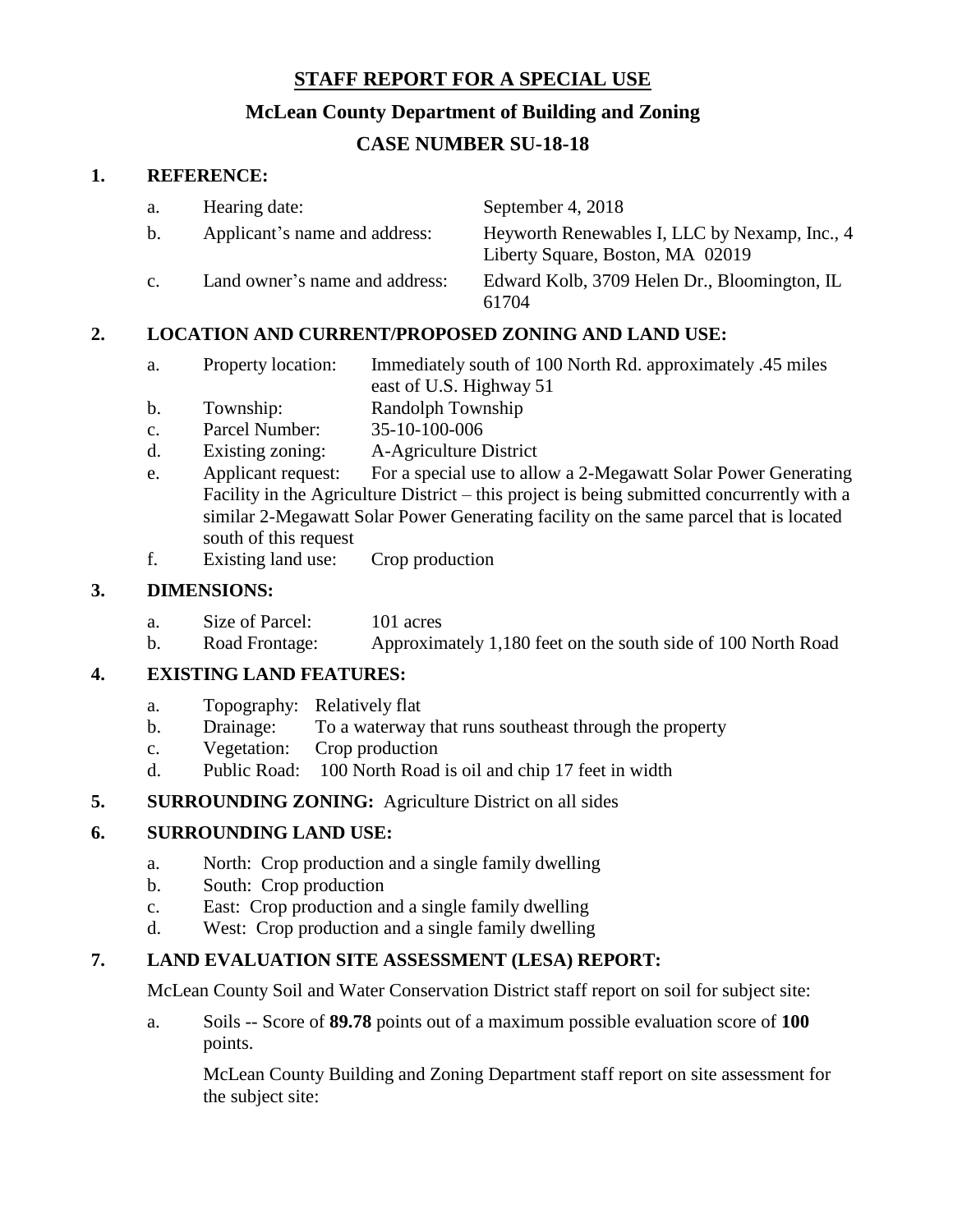- b. Site Assessment -- Score of **162** points out of a maximum possible evaluation score of **200** points.
- c. Total LESA review score is **251.78 points** out of a maximum of **300** points.

#### **EVALUATION RESULT:**

The LESA Report indicates that a total score of **230 points and above** means that the property is of **very high** value for agricultural land protection.

- **8. STAFF ANALYSIS:** The analysis of the seven standards listed in Article VIII Section 350-56 of the McLean County Code (Standards for Special Use Permits) as they apply to this zoning request is as follows:
	- a. **The proposed special use will not be detrimental to or endanger the health, safety, morals, comfort, or welfare of the public**. This standard is met. The applicant proposes to establish a 2-megawatt solar power generating facility on this property, which will meet all of the County setback requirements and use standards for a solar power generating facility.

The application indicates that this facility will contain rows of Photovoltaic (PV) cell panels mounted on posts set in the ground. These rows of panels are referred to as "solar arrays". Nexamp Solar Energy Solutions will mount the solar arrays on a tracking system, which allows them to follow the sun throughout the day. The solar arrays will be designed with an anti-reflective coating. The applicant indicates the solar arrays will be a maximum 12 feet in height.

The applicant submitted an EcoCAT communication from the Illinois Department of Natural Resources which indicates that there is no record of State-listed threatened or endangered species, Illinois Natural Area Inventory sites, dedicated Illinois Nature Preserves or registered Land and Water Reserves in the vicinity of the project location.

A decommissioning plan that includes an Agricultural Impact Mitigation Agreement with the Illinois Department of Agriculture and financial assurance acceptable to the County need to be provided.

A contact person for the applicant will need to be kept on file with the Department of Building and Zoning for issues/complaints upon completion of the facility.

The applicant has submitted a letter to the Illinois Historic Preservation Agency.

- b. **The proposed special use will not be injurious to the use and enjoyment of other property in the immediate vicinity for purposes already permitted or substantially diminish property values in the immediate area.** This standard is met. The proposed solar farm is surrounded by land in crop production, which will continue to be desirable for such use. Ground cover that encourages pollination, recommended by the McLean County Soil and Water Conservation District, will need to be installed. The solar arrays will be designed with an anti-reflective coating.
- c. **The proposed special use will not impede the orderly development of the surrounding property for uses permitted in the district.** This standard is met. Nearby property that is currently in crop production will continue to be desirable for such use.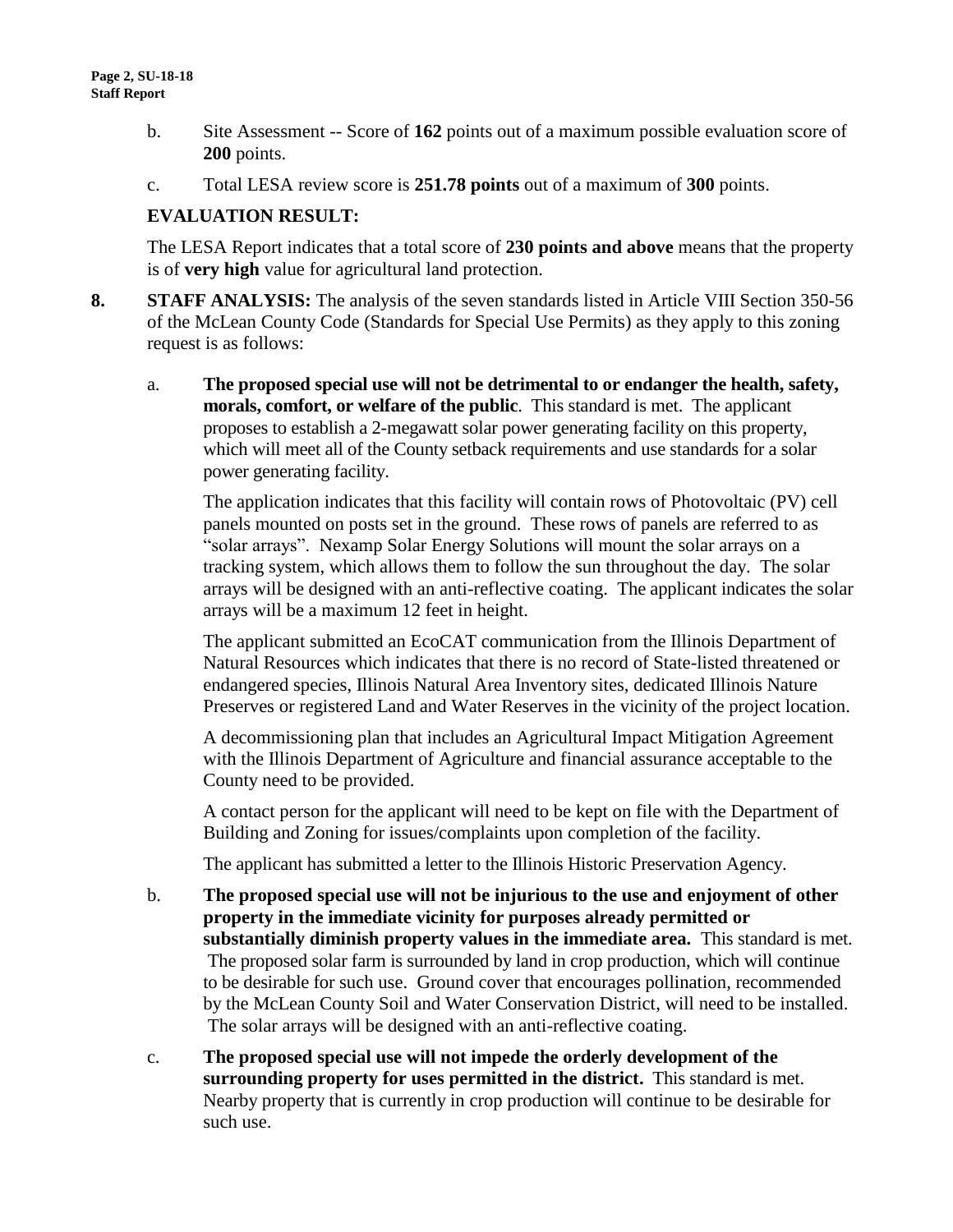- d. **Adequate utilities, access roads, drainage and/or other necessary facilities have been or will be provided.** This standard is met. The property has approximately 1,180 feet on the south side of 100 North Road. The Randolph Township Fire District will provide fire protection for the subject property. Pre-development drainage patterns will be retained as much as possible. The applicant will provide certified plans for storm water detention/retention before a permit is issued for the proposed solar power generating facility. The applicant will need to have all field tile damaged in the construction process repaired by a competent contractor, with experience in such repair, during the life of the solar farm. The applicant has obtained a signoff from the County Health Department.
- e. **Adequate measures have been or will be taken to provide ingress and egress so designed as to minimize traffic congestion in the public streets.** This standard is met. It appears that safe site distance can be provided at the proposed entrance. The applicant has been in communication with the County Highway Department and the Randolph Township Road Commissioner about creating a road use agreement for the proposed solar farm before an entrance permit would be obtained.
- f. **The establishment, maintenance and operation of the special use will be in conformance with the intent of the district in which the special use is proposed to be located.** This standard is met. The preamble states "Provide for the location and govern the establishment and operation of land uses which are compatible with agriculture and are such a nature that their location away from residential, commercial and industrial areas is most desirable".
- g. **The proposed special use, in all other respects, conforms to the applicable regulations of the district in which it is located.** This standard is met. According to the Zoning Ordinance, "The Land Evaluation and Site Assessment (LESA) System has been designed to provide a rational process for assisting local officials in making farmland conversion decisions through the local zoning process." Although this property has a high LESA score, the applicant indicates that it is committed to landscaping best practices that stabilize the soil to add strength and durability for the long-term success of the project and health of the land; native grasses will be grown and maintained on the site; and the prime soils will be preserved as long as the Solar Power Generating Facility is operational. After the subject property is returned to its original condition, as required by the Zoning Ordinance, the land can be returned to crop production. It was reported that up to 35% of corn grown in McLean County was used to make ethanol. . Harvesting the sun to produce electricity in the Agriculture District with solar farms is similar, and another way to produce significant value from farmland in addition to producing corn and soybean crops.
- **9. CONCLUDING OPINION:** Staff recommends that this application meets all of the standards set forth in Article VIII Section 350-56 (Standards for Special Use Permits), provided compliance with the following stipulations:
	- 1) An entrance permit shall be obtained from the Randolph Township Road Commissioner before a construction permit is issued.